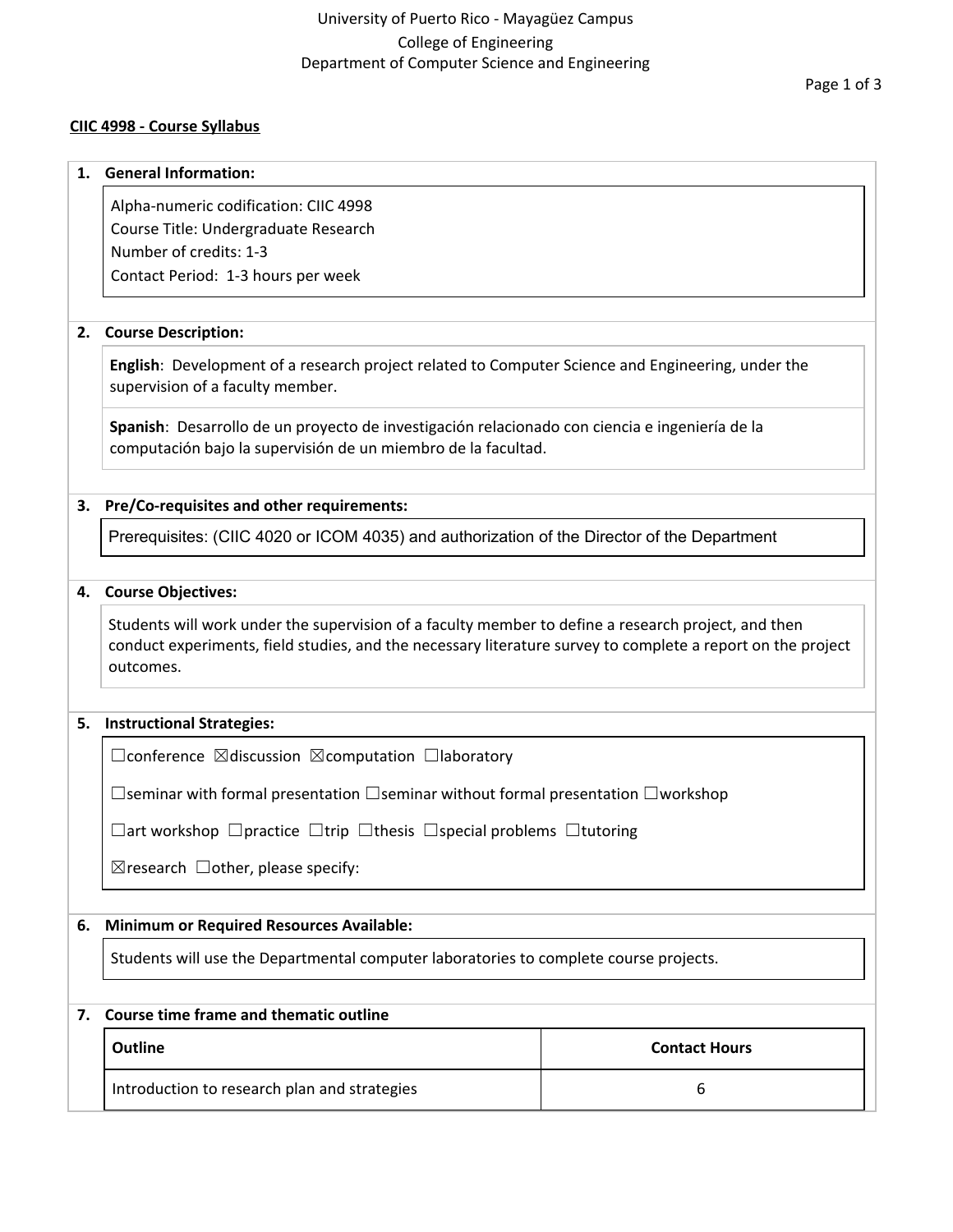| Oral presentation and technical report<br>Total hours: (equivalent to contact period) |      |
|---------------------------------------------------------------------------------------|------|
| Topics depending on specific research projects                                        | 7-37 |

#### **8. Grading System**

 $\boxtimes$ Quantifiable (letters)  $\Box$  Not Quantifiable

#### **9. Evaluation Strategies**

|                            | Quantity | Percent |
|----------------------------|----------|---------|
| $\sqsupset$ Exams          |          |         |
| $\Box$ Final Exam          |          |         |
| $\Box$ Short Quizzes       |          |         |
| ⊠Oral Reports              | 1        | 30%     |
| $\Box$ Monographies        |          |         |
| $\square$ Portfolio        |          |         |
| $\boxtimes$ Projects       | 1        | 50%     |
| $\square$ Journals         |          |         |
| ⊠Other, specify: Review of | $2 - 5$  | 20%     |
| research papers            |          |         |
| <b>TOTAL:</b>              |          | 100%    |

## **10. Bibliography:**

- 1. Justing Zobel, *Writing for Computer Science*, 2nd ed., Springer, 2004. [Classic Book]
- 2. Lutz Hering, and Heike Hering, How to Write Technical Reports: Understandable Structure, Good Design, Convincing Presentation, Springer, 2010. http://dx.doi.org/10.1007/978-3-540-69929-3 [Available via Springer eBooks, UPRM General Library Databases]
- 3. Electronic resources available through the UPRM Library's website: <http://www.uprm.edu/library/cre/listdbsp.php?l=1&st=0&topic=63>.
- 4. Other references, depending on specific selected topic chosen by students.

## **11. Course Outcomes**

| Upon completion of this course, the student will be able to:                                                                                                            | Program Student<br>Outcomes Impacted |
|-------------------------------------------------------------------------------------------------------------------------------------------------------------------------|--------------------------------------|
| 1. Understand what research is.<br>2. Apply research strategies in the discovery of solutions to problems.<br>3. Apply science and engineering in solving new problems. | 1-8                                  |